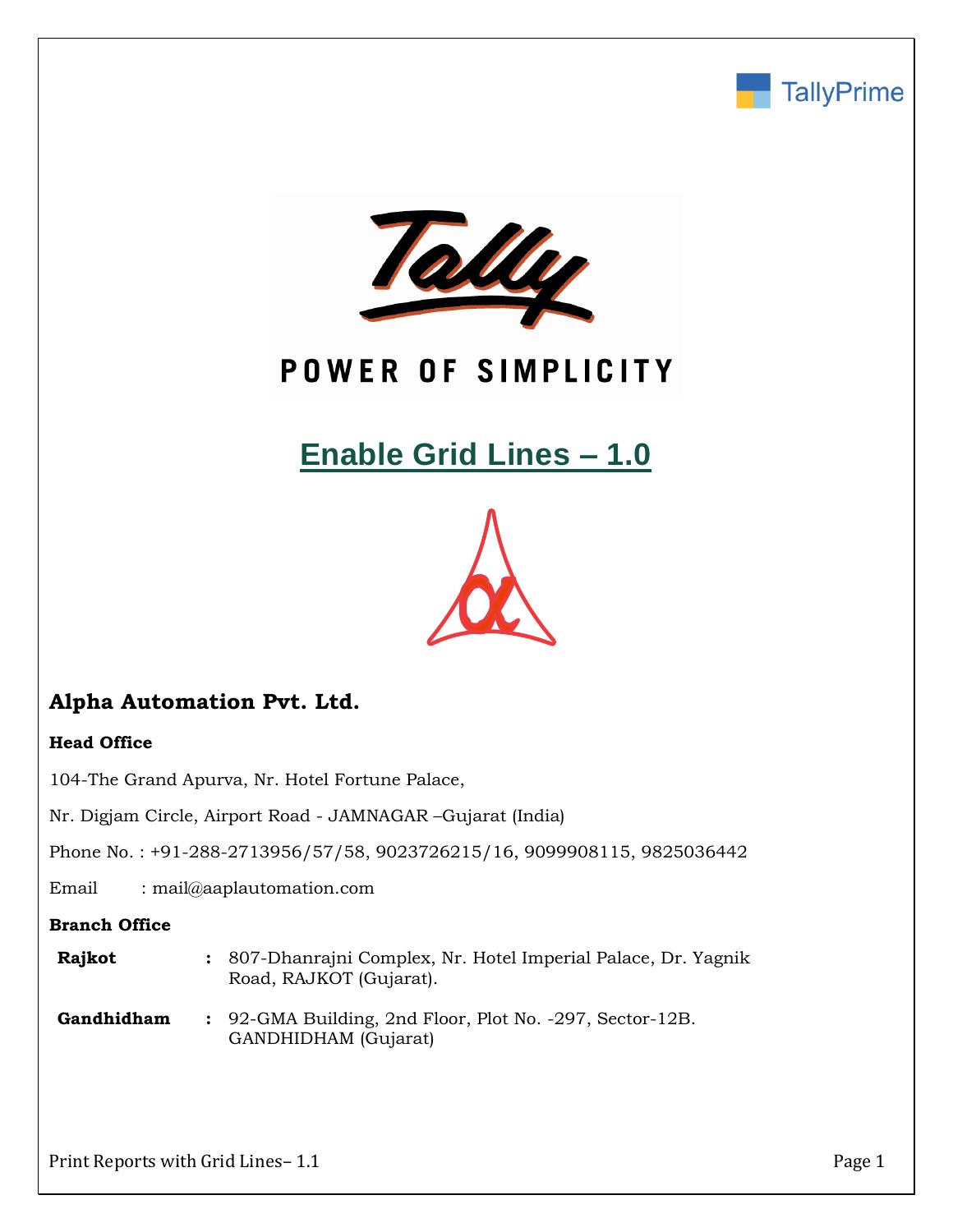

© 2020 Alpha Automation Pvt. Ltd. All rights reserved.

Tally, Tally 9, Tally9, Tally.ERP, Tally.ERP 9, Shoper, Shoper 9, Shoper POS, Shoper HO, Shoper 9 POS, Shoper 9 HO, TallyDeveloper, Tally.Server 9, Tally Developer, Tally. Developer 9, Tally.NET, Tally Development Environment, TallyPrime, TallyPrimeDeveloper, TallyPrime Server, Tally Extender, Tally Integrator, Tally Integrated Network, Tally Service Partner, TallyAcademy & Power of Simplicity are either registered trademarks or trademarks of Tally Solutions Pvt. Ltd. in India and/or other countries. All other trademarks are properties of their respective owners.

Version: Alpha Automation Pvt. Ltd. / Print Reports with Grid Lines/1.0/ Oct-2020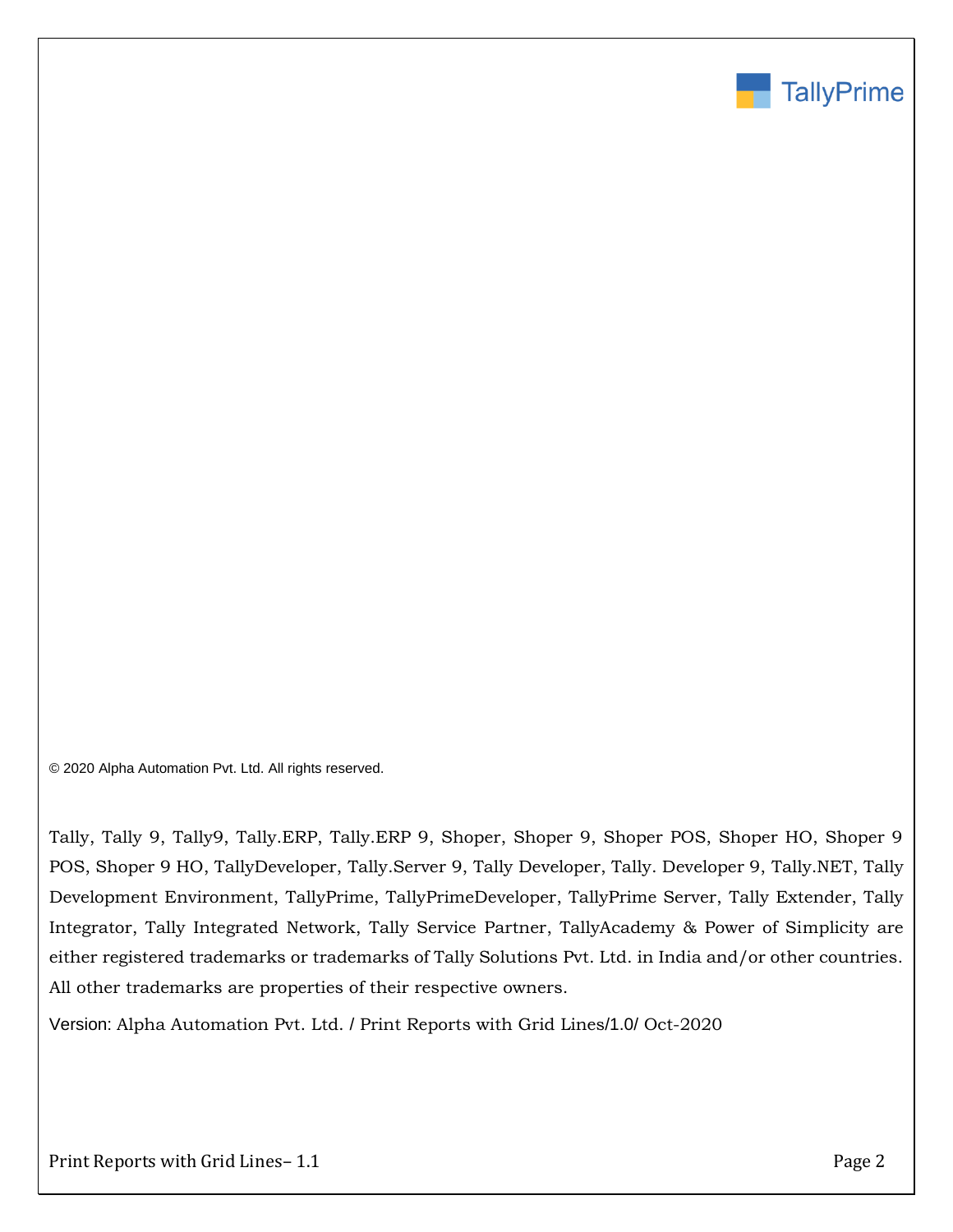

## **Enable Grid Lines – 1.0**

## **Introduction**

This Module facilitates user to print Horizontally linings in all the reports

### **Benefits**

• With this Report User gets Multiple Options for Enable Grid Lines.

#### **What's New?**

• Compatible with TallyPrime

**Important!** Take back up of your company data before activating the Add-on.

Once you try/purchase an Add-on, follow the steps below to configure the Add-on and use it.

#### **Installation**

- 1. Copy the TCP file in TallyPrime Folder.
- 2. Gateway of Tally  $\rightarrow$  F1 (Help) $\rightarrow$  TDL & Add-on  $\rightarrow$  F4 (Manage Local TDL)  $\rightarrow$  Select Yes in Load TDL on Startup and give the file name of TCP File. After pressing the Enter Key will show TDL Status which should be as Loaded.

#### **System requirements:**

No additional hardware / software infrastructure is required for executing and operation this applications module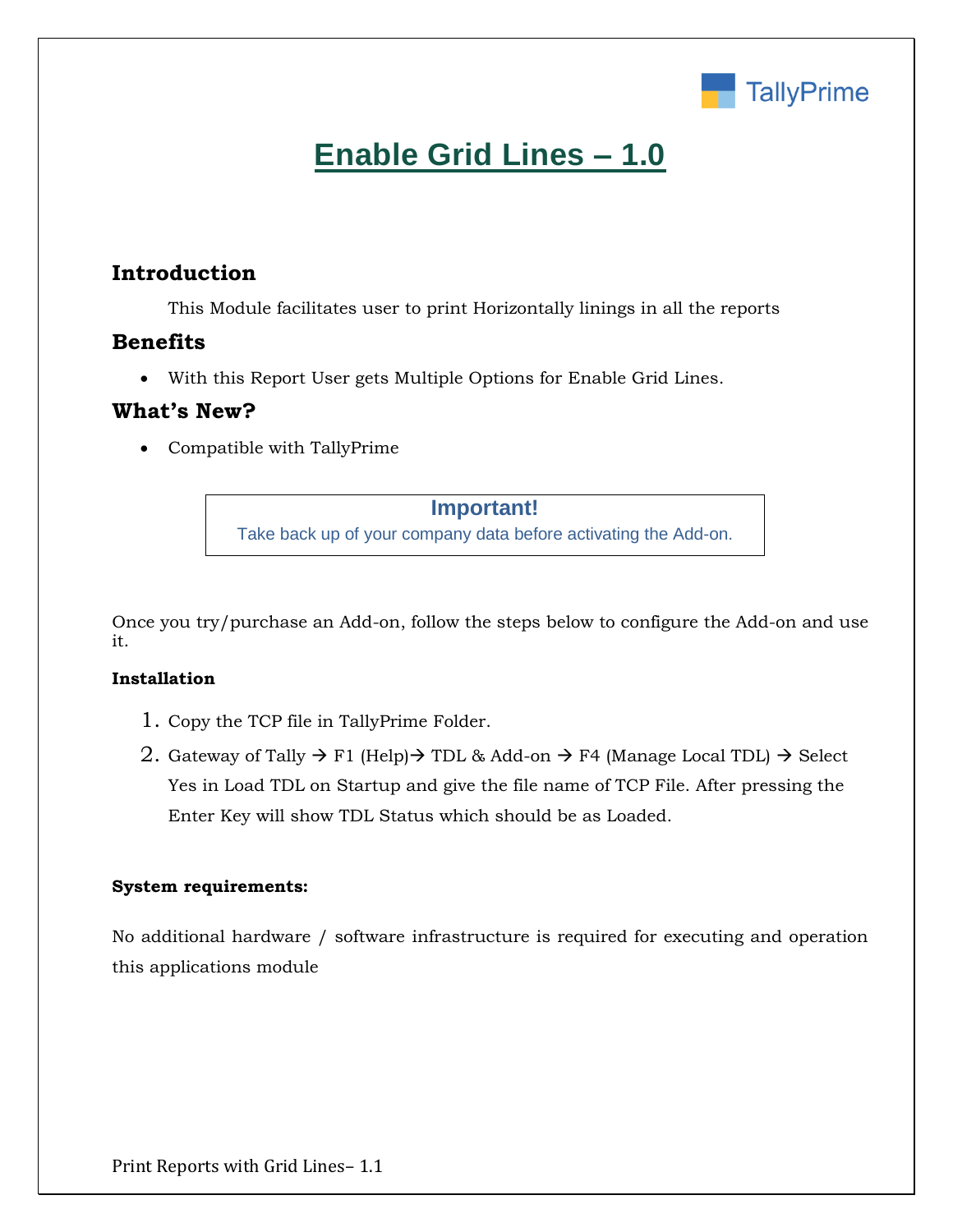

#### **1. Activate the Add-on.**

#### *For TallyPrime Release 1.0*

Go to **Gateway of Tally** → **F1: Help** → **TDL & Add-On** → **F6: Add-On Features**. Alternatively, you may press **CTRL + ALT + T** from any menu to open TDL Management report and then press **F6: Add-On Features**

Set "**Yes**" to the option "**Enable Lines in Reports**?" **and Enable These Reports as needed**.

| <b>Add-On Features</b>               |  |  |   |
|--------------------------------------|--|--|---|
|                                      |  |  |   |
|                                      |  |  |   |
| <b>Enable Lines in Reports ? Yes</b> |  |  |   |
|                                      |  |  |   |
|                                      |  |  |   |
|                                      |  |  |   |
|                                      |  |  |   |
|                                      |  |  |   |
|                                      |  |  |   |
|                                      |  |  |   |
|                                      |  |  |   |
|                                      |  |  |   |
|                                      |  |  | ٠ |
|                                      |  |  |   |
|                                      |  |  |   |
|                                      |  |  |   |
|                                      |  |  |   |
|                                      |  |  |   |
|                                      |  |  |   |
|                                      |  |  |   |
|                                      |  |  |   |
|                                      |  |  |   |
|                                      |  |  |   |

| <b>Grid Line Report Configuration</b>  |       |  |
|----------------------------------------|-------|--|
| <b>Enable Line for Balance Sheet</b>   | ? Yes |  |
| Enable Line for Profit Loss            | ? Yes |  |
| Enable Line for Voucher Entry          | ? Yes |  |
| Enable Line for Printing Mode          | ? Yes |  |
| Enable Line for Ageing Analysis Report | ? Yes |  |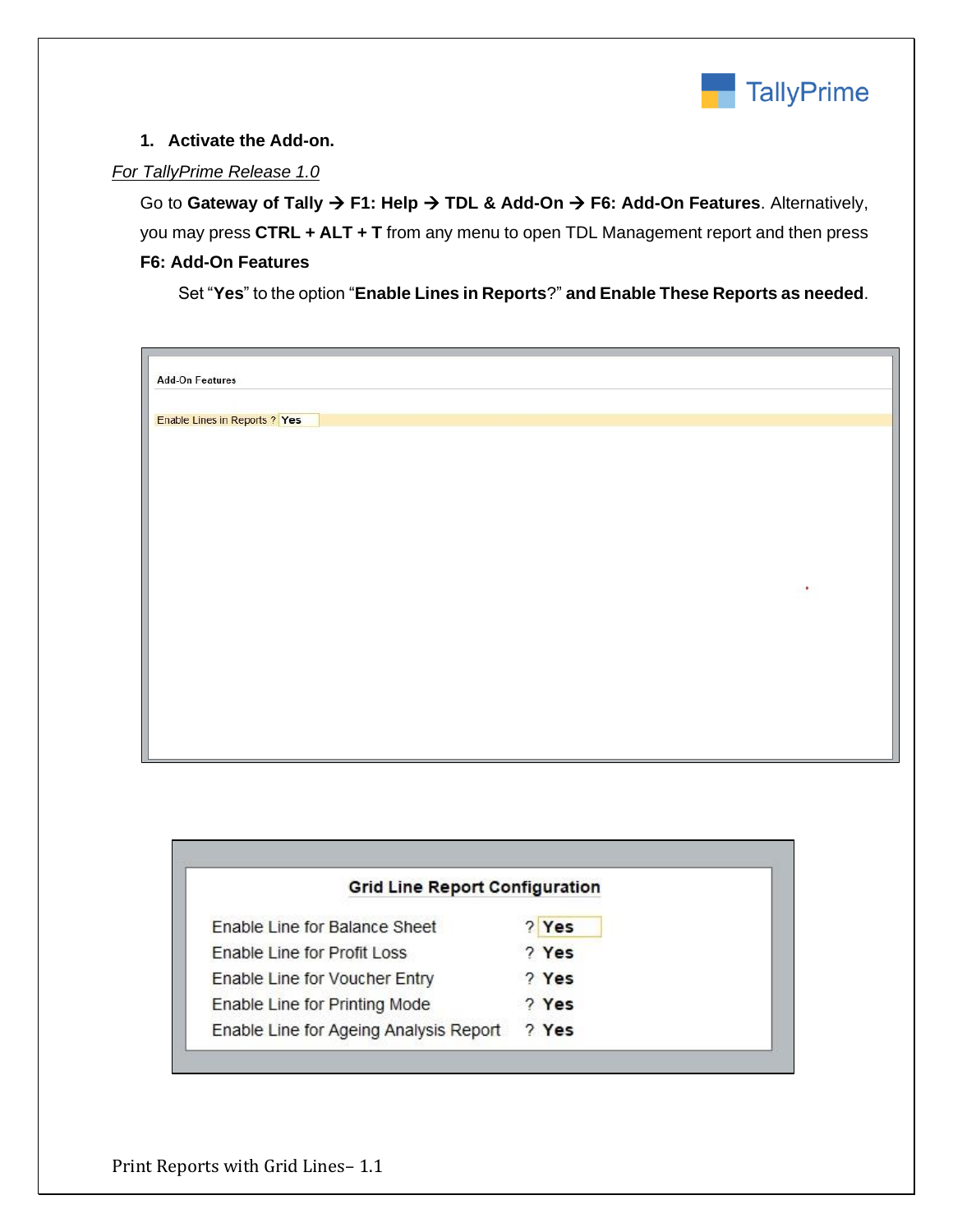

#### **Detailed User Guide:**

1. Now all the reports will contain Lines.

## **Balance Sheet**

| <b>Balance Sheet</b>           | <b>Smart Solutions</b>                    |                       |                                           | X F2: Period               |
|--------------------------------|-------------------------------------------|-----------------------|-------------------------------------------|----------------------------|
| Liabilities                    | <b>Smart Solutions</b><br>as at 13-Oct-20 | Assets                | <b>Smart Solutions</b><br>as at 13-Oct-20 | F3: Company                |
|                                |                                           |                       |                                           | F4                         |
| <b>Capital Account</b>         |                                           | <b>Current Assets</b> | 4,60,995.93                               |                            |
| Loans (Liability)              |                                           |                       |                                           | $\mathbb{F}5$              |
| <b>Current Liabilities</b>     | 2,28,021.22                               |                       |                                           | F <sub>6</sub>             |
| Profit & Loss A/c              | 2,28,974.71                               |                       |                                           |                            |
| Opening Balance                |                                           |                       |                                           | F7                         |
| Current Period                 | 2,28,974.71<br>4,000.00                   |                       |                                           | F8: Valuation              |
| Difference in opening balances |                                           |                       |                                           | F9                         |
|                                |                                           |                       |                                           | F10                        |
|                                |                                           |                       |                                           |                            |
|                                |                                           |                       |                                           | <b>B</b> : Basis of Values |
|                                |                                           |                       |                                           | H: Change View             |
|                                |                                           |                       |                                           | L: Exception Reports       |
|                                |                                           |                       |                                           |                            |
|                                |                                           |                       |                                           | C: New Column              |
|                                |                                           |                       |                                           | A: Alter Column            |
|                                |                                           |                       |                                           | D: Delete Column           |
|                                |                                           |                       |                                           | N: Auto Column             |
|                                |                                           |                       |                                           |                            |

### **Note : Same way in Profit / Loss Report.**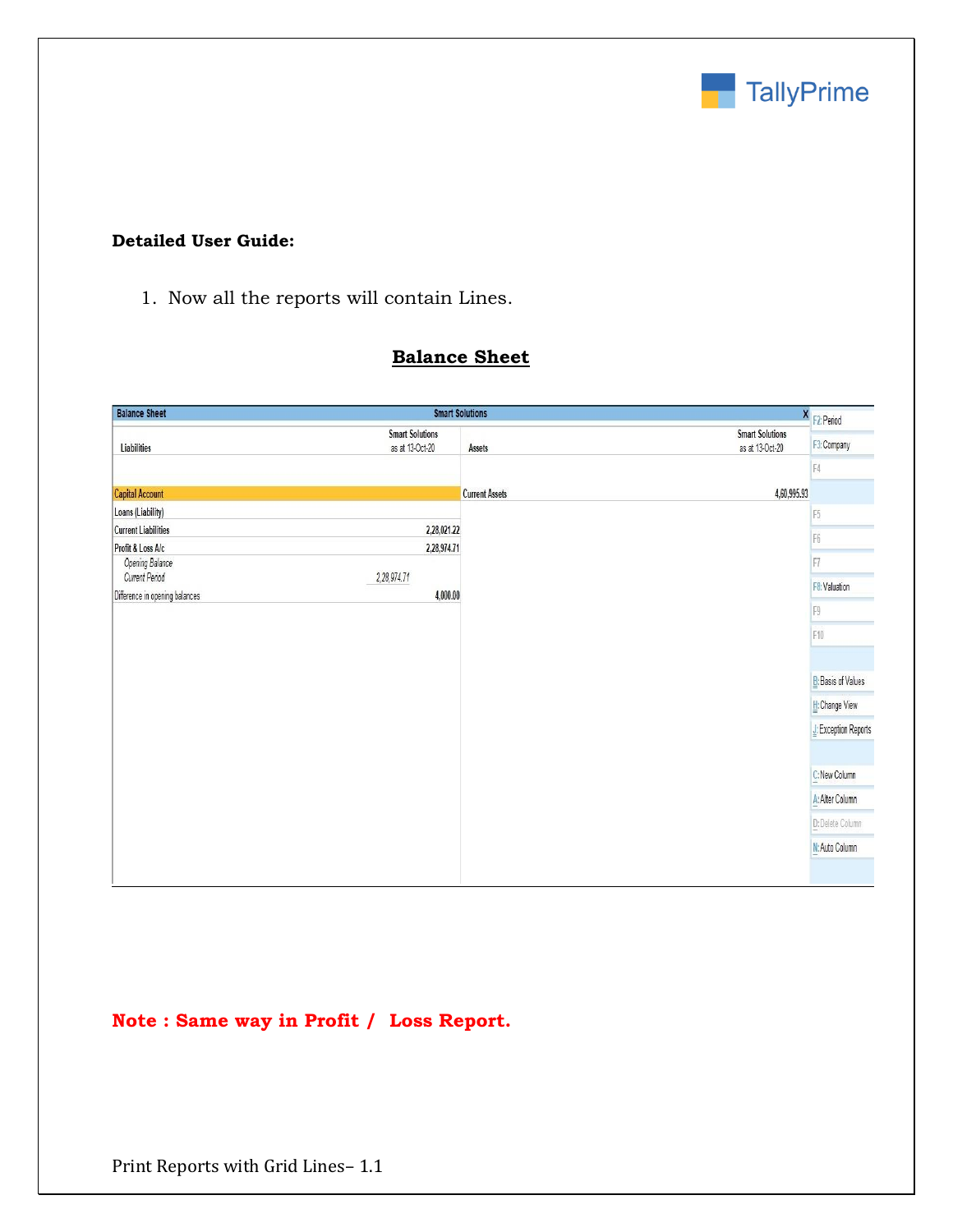

## **Voucher Entry**

| <b>Time</b>                              | ÷                         |                | д                      | ÷<br>÷      | ÷<br>₩              |                      |                        |
|------------------------------------------|---------------------------|----------------|------------------------|-------------|---------------------|----------------------|------------------------|
| <b>Accounting Voucher Creation</b>       |                           |                | <b>Smart Solutions</b> |             |                     |                      | × F2:Date              |
| <b>Sales</b><br>No. 43<br>Reference No   | Date                      | $\frac{1}{2}$  |                        |             |                     | 2-Apr-20<br>Thursday | F3: Company            |
| Party A/c name<br>: Allec Enterprise     |                           |                |                        | Price Level | : • Not Applicable  |                      |                        |
| Current balance                          | 79,997.50 Dr Credit Limit | 1,00,000.00 Dr |                        |             |                     |                      | F4: Contra             |
| Sales<br>Sales ledger<br>Current balance | 8,64,084.90 Cr            |                |                        |             |                     |                      | F5: Payment            |
| Name of Item                             |                           |                |                        | Quantity    | Rate per Disc %     |                      | Amount F6: Receipt     |
|                                          |                           |                |                        |             |                     |                      | F7: Journal            |
| <b>Any Desk</b>                          |                           |                |                        |             | 1 Nos 9,000.00 Nos  | 9,000.00             |                        |
| Any Desk-1                               |                           |                |                        |             |                     |                      | F8: Sales              |
| <b>Quick Heal Antivirus</b>              |                           |                |                        |             | 1 Nos 10,000.00 Nos |                      | 10,000.00 F9: Purchase |
| $QC-25$                                  |                           |                |                        |             |                     |                      | F10: Other Vouchers    |
|                                          |                           |                |                        |             |                     | 19,000.00            |                        |
| CGST                                     |                           |                |                        |             |                     | 2,375.00             | 2,375.00 E: Autofill   |
| <b>SGST</b>                              |                           |                |                        |             |                     |                      | H: Change Mode         |
|                                          |                           |                |                        |             |                     |                      |                        |
|                                          |                           |                |                        |             |                     |                      | I: More Details        |
|                                          |                           |                |                        |             |                     |                      |                        |
|                                          |                           |                |                        |             |                     |                      | L: Optional            |
|                                          |                           |                |                        |             |                     |                      | T:Post-Dated           |
|                                          |                           |                |                        |             |                     |                      |                        |
|                                          |                           |                |                        |             |                     |                      |                        |
|                                          |                           |                |                        |             |                     |                      |                        |
|                                          |                           |                |                        |             |                     |                      |                        |
|                                          |                           |                |                        |             |                     |                      |                        |
|                                          |                           |                |                        |             |                     |                      |                        |
|                                          |                           |                |                        |             |                     |                      |                        |
|                                          |                           |                |                        |             |                     |                      |                        |
|                                          |                           |                |                        |             |                     |                      |                        |
|                                          |                           |                |                        |             |                     |                      |                        |
|                                          |                           |                |                        |             |                     |                      |                        |
|                                          |                           |                |                        |             |                     |                      |                        |
| Narration:                               |                           |                |                        | 2 Nos       |                     | 23,750.00            |                        |
|                                          |                           |                |                        |             |                     |                      | F12: Configure         |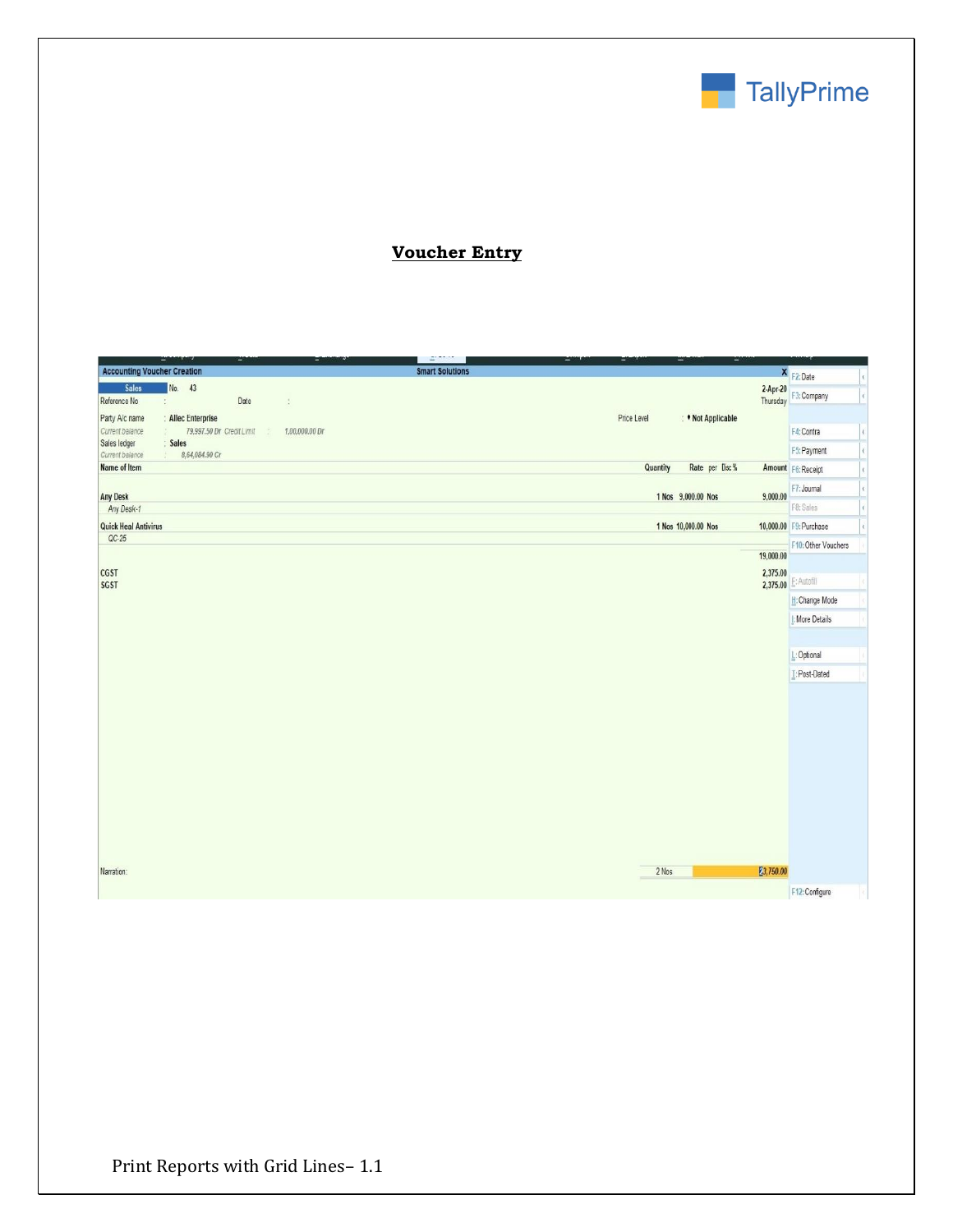

### **Printing Mode**

| smart solutions<br>102, Grand Apurva Complex,                                                                                                                                                               |                        | Invaice Na.           |                             |              |      | Deuteed<br>1-A pr-20   |  |                              |  |
|-------------------------------------------------------------------------------------------------------------------------------------------------------------------------------------------------------------|------------------------|-----------------------|-----------------------------|--------------|------|------------------------|--|------------------------------|--|
| Nr.Fortune Palace Hotel,<br>Opp., Ketan Electronics                                                                                                                                                         |                        | Delivery Nate         |                             |              |      | Mode/Terms of Payment  |  |                              |  |
| Jamnagar, 361001<br>GSTINUIN: 24AHVBN45896                                                                                                                                                                  |                        | Reference No. & Date. |                             |              |      | Other References       |  |                              |  |
| State Name: Gujarat, Code: 24<br>E-Mail: aaplautomation@gmail.com                                                                                                                                           |                        | 101 dt 1-Apr-20       |                             |              |      |                        |  |                              |  |
| Consignee (Ship to)                                                                                                                                                                                         |                        | Dispatch Doc No.      |                             |              |      | Delivery Note Date     |  |                              |  |
| Allec Enterprise<br>102, Madhav Square, Nr.Lal Bunglow, Opp.SBI Bank,                                                                                                                                       |                        | Dispatched through    |                             |              |      | Destination            |  |                              |  |
| Jamnagar.<br>State Name<br>: Gujarat, Code : 24                                                                                                                                                             |                        | Vessel/Flight Na.     |                             |              |      |                        |  | Place of receipt by shipper: |  |
| Buyer (Bill to)                                                                                                                                                                                             |                        | City/Part of Laading  |                             |              |      | City/Port of Discharge |  |                              |  |
| Allec Enterprise<br>102, Madhav Square, Nr.Lal Bunglow, Opp.SBI Bark,                                                                                                                                       |                        | Terms of Delivery     |                             |              |      |                        |  |                              |  |
| SI<br>Description of Goods                                                                                                                                                                                  | <b>HSN/SAC</b>         | Quantity              |                             | Rate         | per  | $D$ isc $-2$           |  | Arnount                      |  |
| No                                                                                                                                                                                                          |                        |                       |                             |              |      |                        |  |                              |  |
| Brass Pin<br>ŧ                                                                                                                                                                                              |                        | 20 Nos                |                             | 500.00 Nos   |      |                        |  | 10,000.00                    |  |
| 2<br>Door Knockers                                                                                                                                                                                          |                        | <b>15 Nos</b>         |                             | 1,000.00 Nos |      |                        |  | 15,000.00                    |  |
| Bales<br>3                                                                                                                                                                                                  |                        | 10 Nos                |                             | 1.000.00 Nos |      |                        |  | 10,000.00                    |  |
|                                                                                                                                                                                                             |                        |                       |                             |              |      |                        |  | 35,000.00                    |  |
| <b>CGST</b><br><b>SGST</b>                                                                                                                                                                                  |                        |                       |                             |              |      |                        |  | 4,375.00<br>4,375.00         |  |
| Tatal                                                                                                                                                                                                       |                        | <b>45 Nos</b>         |                             |              |      |                        |  | ₹43.750.00                   |  |
| Amount Chargeable (in words)                                                                                                                                                                                |                        |                       |                             |              |      |                        |  | E & O.E                      |  |
| INR Forty Three Thousand Seven Hundred Fifty Only                                                                                                                                                           |                        |                       |                             |              |      |                        |  |                              |  |
|                                                                                                                                                                                                             | Taxable<br>Value       | Rate                  | Central Tax<br>Amount       |              | Rate | State Tax<br>Amount    |  | Total<br>TaxAmount           |  |
| Total:                                                                                                                                                                                                      | 35,000.00<br>35,000.00 | 12509                 | 4,375.00 12.50%<br>4,375.00 |              |      | 4,375.00<br>4.375.00   |  | 8,750.00<br>8.750.00         |  |
| Tax Amount (in words) : INR Eight Tho usan d Seven Hundred Fifty Only<br>Declaration<br>We declare that this invoice shows the actual price of the<br>goods described and that all particulars are true and |                        |                       |                             |              |      |                        |  | for Smart Solution's         |  |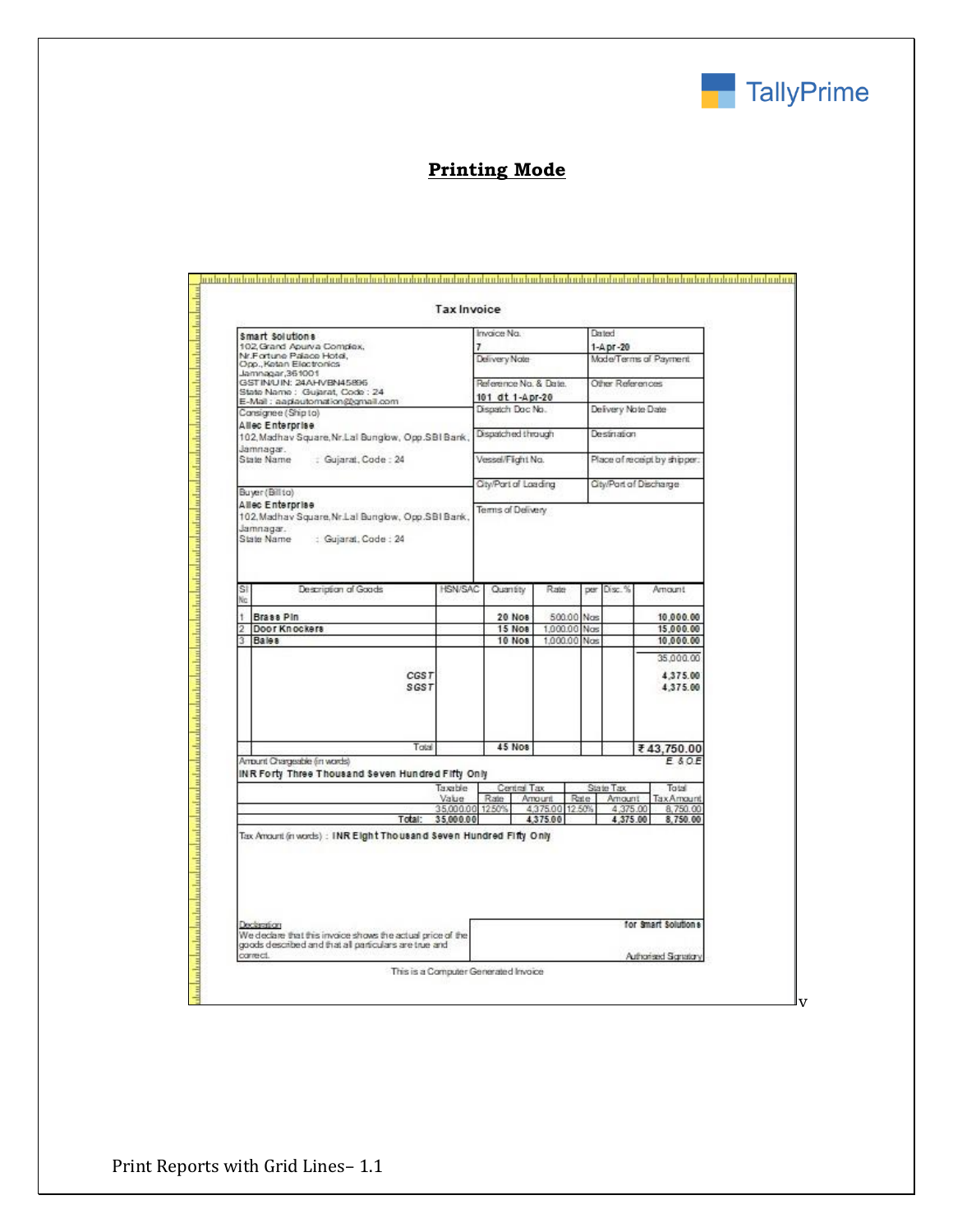

## **Ageing Analysis Report**

| <b>Stock Ageing Analysis</b> |             | <b>Smart Solutions</b> |           |          |               |          |                |          |                                 | $\pmb{\times}$  |
|------------------------------|-------------|------------------------|-----------|----------|---------------|----------|----------------|----------|---------------------------------|-----------------|
| Items Under: ◆ Primary       |             |                        |           |          |               |          |                |          | Valued based on actual purchase | as at 13-Oct-20 |
| Particulars                  | Total       | $(< 45 \text{ days})$  |           |          | 45 to 90 days |          | 90 to 180 days |          | $($ 180 days)                   | Negative Stock  |
|                              | Quantity    | Quantity               | Value     | Quantity | Value         | Quantity | Value          | Quantity | Value                           | Quantity        |
| <b>Any Desk</b>              | $(-)4$ Nos  |                        |           |          |               |          |                | 1 Nos    | 1,000.00                        | $(-)5$ Nos      |
| Assemble P7                  | $(-15$ Nos  |                        |           |          |               |          |                | 1 Nos    |                                 | (-)16 Nos       |
| <b>Assemble P8</b>           | 1 Nos       |                        |           |          |               |          |                | 2 Nos    |                                 | $($ -)1 Nos     |
| <b>Bales</b>                 | $(-12$ Nos  |                        |           |          |               |          |                |          |                                 | $(-)12$ Nos     |
| <b>Brass Pin</b>             | (-)123 Nos  |                        |           |          |               |          |                |          |                                 | (-)123 Nos      |
| <b>Dell Laptop</b>           | $(-)24$ Nos |                        |           |          |               |          |                |          |                                 | $(-)24$ Nos     |
| <b>Door Knockers</b>         | $(-)27$ Nos |                        |           |          |               |          |                |          |                                 | $(-)27$ Nos     |
| Kdk 15 Users                 | $(-)2$ Nos  |                        |           |          |               |          |                |          |                                 | $(-)2$ Nos      |
| Keyboard                     | $(-)7$ Nos  |                        |           |          |               |          |                | 5 Nos    |                                 | $(-)12$ Nos     |
| <b>Mouse</b>                 | $(-)21$ Nos |                        |           |          |               |          |                | 3 Nos    |                                 | $(-)24$ Nos     |
| Printer                      | 70 Nos      |                        |           |          |               |          |                | 73 Nos   | 16,800.00                       | $(-)3$ Nos      |
| <b>Quick Heal Antivirus</b>  | $(-)5$ Nos  |                        |           |          |               |          |                | 2 Nos    |                                 | $(-)7$ Nos      |
| <b>RTGS Customization</b>    | $(-)1$ Nos  |                        |           |          |               |          |                |          |                                 | $(-1)1$ Nos     |
| <b>Tally Gold</b>            | $(-)1$ Nos  |                        |           |          |               |          |                |          |                                 | $( - )1$ Nos    |
| <b>Tally Multi User</b>      | 0 Nos       |                        |           |          |               |          |                | 1 Nos    | 9,000.00                        | $(-1)1$ Nos     |
| <b>Tally Silver</b>          | 0 Nos       | 1 Nos                  | 15,000.00 |          |               |          |                |          |                                 | $($ -)1 Nos     |
| <b>Tally Single User</b>     | 0 Nos       |                        |           |          |               |          |                | 1 Nos    |                                 | $(-)1$ Nos      |
| <b>TDL Customization</b>     | $(-)3$ Nos  |                        |           |          |               |          |                | 1 Nos    |                                 | $( - )$ 4 Nos   |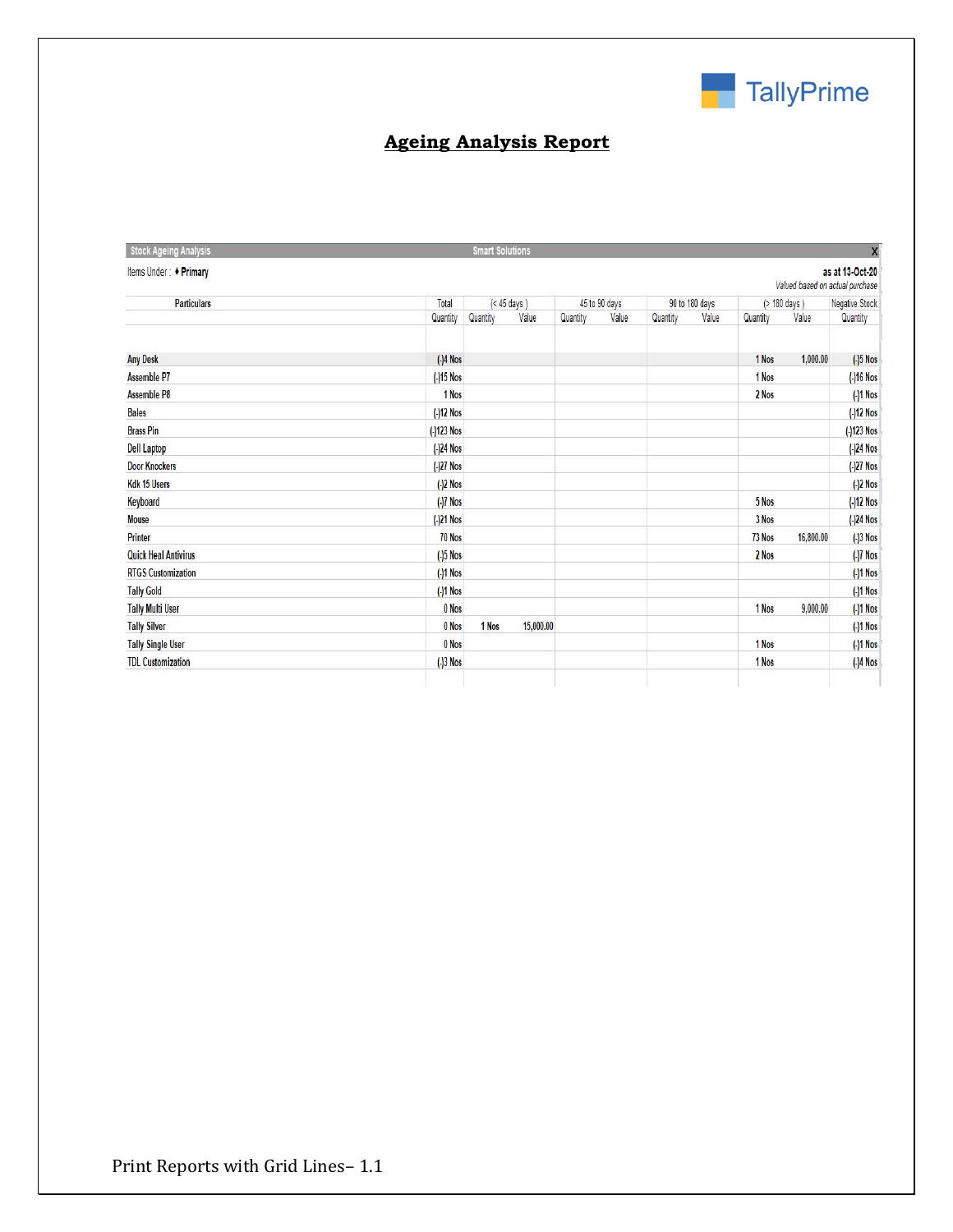

## FAQ

#### **Which version/release of TallyPrime does the add-on support?**

This add-on will work only from TallyPrime Release 1.0 onwards.

#### **How will I get support for this add-on?**

For any functional support requirements please do write to us on mail@aaplautomation.com or call us at +91-288-2713956/57/58, +91-9023726215/16, 9099908115, 9825036442.

### **If I need some enhancements / changes to be incorporated for the add-on, whom should I contact?**

Please to write to us on mail@aaplautomation.com with your additional requirements and we will revert to you in 24 hours.

#### **Will new features added be available to us?**

We offer one year availability of all support and new features free of cost. After one year, nominal subscription cost will be applicable to you to continue to get free support and updates.

#### **What will happen after one year?**

There is no fixed annual charge to be payable mandatory. However if any changes are required in our Add-On to make compatible with New Release of TallyPrime then the modification Charges will be applied.

#### **I am using a multi-site. Can I use the same Add-on for all the sites?**

No, one Add-on will work only for 1 site. You need to purchase again if you want to use the same Add-on for more sites.

#### **TDL Management screen shows errors with the Add-on. What do I do?**

Check whether the error is because of the Add-on or because of clashes between 2 TDLs (An add-on is also a TDL). In case of clashes, disable one or more TDLs and check which